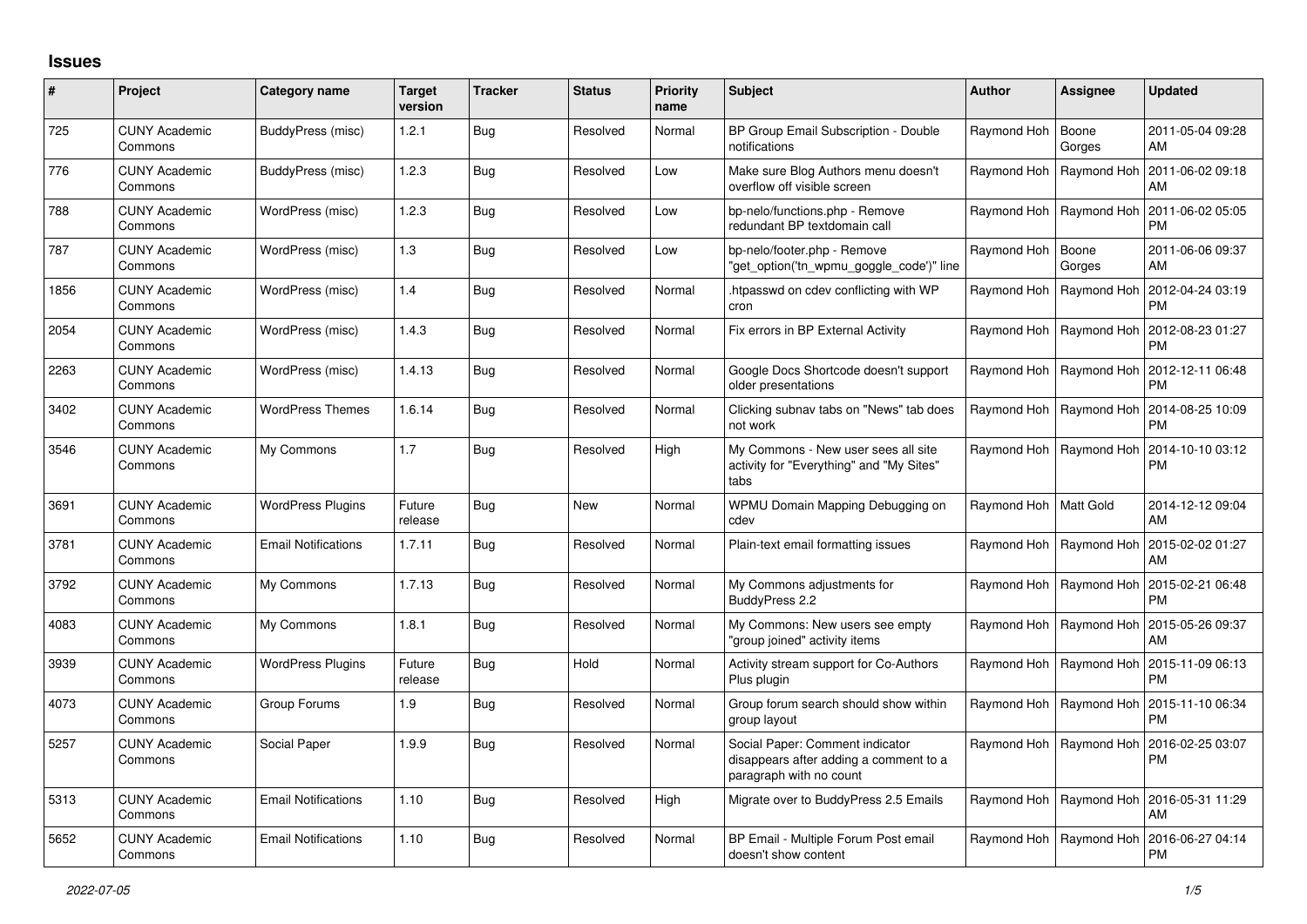| #    | Project                         | Category name              | <b>Target</b><br>version | <b>Tracker</b> | <b>Status</b> | <b>Priority</b><br>name | <b>Subject</b>                                                                  | <b>Author</b>              | Assignee                  | Updated                       |
|------|---------------------------------|----------------------------|--------------------------|----------------|---------------|-------------------------|---------------------------------------------------------------------------------|----------------------------|---------------------------|-------------------------------|
| 5836 | <b>CUNY Academic</b><br>Commons | Upgrades                   | 1.9.22                   | <b>Bug</b>     | Resolved      | Normal                  | Memcached caching strategy on new<br>server                                     |                            | Raymond Hoh   Raymond Hoh | 2016-07-26 01:45<br><b>PM</b> |
| 5850 | <b>CUNY Academic</b><br>Commons | Server                     | 1.9.22                   | Bug            | Resolved      | Normal                  | New server -<br>\$_SERVER['REMOTE_ADDR'] using<br>private IP instead of user IP | Raymond Hoh                | Raymond Hoh               | 2016-07-29 02:42<br>PM        |
| 3780 | <b>CUNY Academic</b><br>Commons | WordPress (misc)           | 1.10                     | Bug            | Resolved      | Normal                  | wp-login.php template styling                                                   | Raymond Hoh                | Raymond Hoh               | 2016-08-24 06:30<br>AM        |
| 6043 | <b>CUNY Academic</b><br>Commons | <b>Email Notifications</b> | 1.9.28                   | Bug            | Resolved      | Normal                  | Emails should not be sent to<br>noreply@commons.gc.cuny.edu                     |                            | Raymond Hoh   Raymond Hoh | 2016-09-19 05:33<br>РM        |
| 4985 | <b>CUNY Academic</b><br>Commons | ZenDesk                    | 1.9.32                   | Bug            | Resolved      | Normal                  | ZenDesk Feedback Tab is being<br>deprecated                                     |                            | Raymond Hoh   Raymond Hoh | 2016-11-01 10:20<br>AM        |
| 5975 | <b>CUNY Academic</b><br>Commons | <b>WordPress Plugins</b>   | 1.11                     | Bug            | Resolved      | Normal                  | Audit all mail plugins on the Commons                                           | Raymond Hoh   Daniel Jones |                           | 2016-12-13 08:57<br>PM        |
| 7217 | <b>CUNY Academic</b><br>Commons | Events                     | 1.10.6                   | <b>Bug</b>     | Resolved      | Normal                  | BP Event Organiser issues with WP 4.7<br>and Shortcake                          |                            | Raymond Hoh   Raymond Hoh | 2016-12-21 11:57<br>PM        |
| 7815 | <b>CUNY Academic</b><br>Commons | Reply By Email             | 1.10.14                  | Bug            | Resolved      | Normal                  | RBE "Connect" button hangs                                                      |                            | Raymond Hoh   Raymond Hoh | 2017-03-21 12:59<br>PM        |
| 7825 | <b>CUNY Academic</b><br>Commons | WordPress (misc)           | Not tracked              | Bug            | Rejected      | High                    | WP Cron fails to spawn on production                                            | Raymond Hoh                |                           | 2017-03-27 05:56<br><b>PM</b> |
| 8000 | <b>CUNY Academic</b><br>Commons | Reply By Email             | 1.10.17                  | Bug            | Resolved      | Normal                  | Issues with RBE email sent date                                                 |                            | Raymond Hoh   Raymond Hoh | 2017-04-20 10:32<br>РM        |
| 8891 | <b>CUNY Academic</b><br>Commons | Reply By Email             | 1.12.1                   | Design/UX      | Resolved      | Normal                  | Usability improvements for RBE Forum<br>Attachments                             | Raymond Hoh                | Raymond Hoh               | 2017-11-13 06:07<br><b>PM</b> |
| 9066 | <b>CUNY Academic</b><br>Commons | Reply By Email             | 1.12.6                   | Bug            | Resolved      | Normal                  | RBE error email not firing for new topics<br>when attachment is too large       |                            | Raymond Hoh   Raymond Hoh | 2018-01-08 04:49<br><b>PM</b> |
| 9011 | <b>CUNY Academic</b><br>Commons | My Commons                 | 1.12.6                   | Bug            | Resolved      | Normal                  | My Commons - Fix "About My Commons"<br>link                                     |                            | Raymond Hoh   Raymond Hoh | 2018-01-09 11:13<br>AM        |
| 9203 | <b>CUNY Academic</b><br>Commons | Events                     | 1.12.8                   | Bug            | Resolved      | Normal                  | Filters on the "My Events > Calendar"<br>page no longer display                 | Raymond Hoh                | Boone<br>Gorges           | 2018-02-12 09:40<br>PM        |
| 9202 | <b>CUNY Academic</b><br>Commons | Reply By Email             | 1.12.8                   | <b>Bug</b>     | Resolved      | Normal                  | Attachment error emails missing topic<br>name                                   |                            | Raymond Hoh   Raymond Hoh | 2018-02-13 10:49<br>AM        |
| 9177 | <b>CUNY Academic</b><br>Commons | Social Paper               | 1.12.8                   | Bug            | Resolved      | Normal                  | Social Paper directory not showing any<br>papers                                |                            | Raymond Hoh   Raymond Hoh | 2018-02-13 01:10<br>PM        |
| 9486 | <b>CUNY Academic</b><br>Commons | Group Forums               | 1.12.11                  | Bug            | Resolved      | Normal                  | Revision logs show up when quoting a full   Raymond Hoh<br>forum post           |                            | Raymond Hoh               | 2018-03-27 12:49<br>PM        |
| 9639 | <b>CUNY Academic</b><br>Commons | commonsinabox.org          | Not tracked   Bug        |                | Resolved      | Normal                  | Users having problems posting to the<br>forums                                  | Raymond Hoh                | Boone<br>Gorges           | 2018-04-20 11:37<br>AM        |
| 9810 | <b>CUNY Academic</b><br>Commons | <b>WordPress Plugins</b>   | 1.13.2                   | Bug            | Resolved      | Normal                  | Yoast SEO doesn't support the Guest<br>Authors feature of Co-Authors Plus       | Raymond Hoh                | Raymond Hoh               | 2018-05-22 11:56<br>AM        |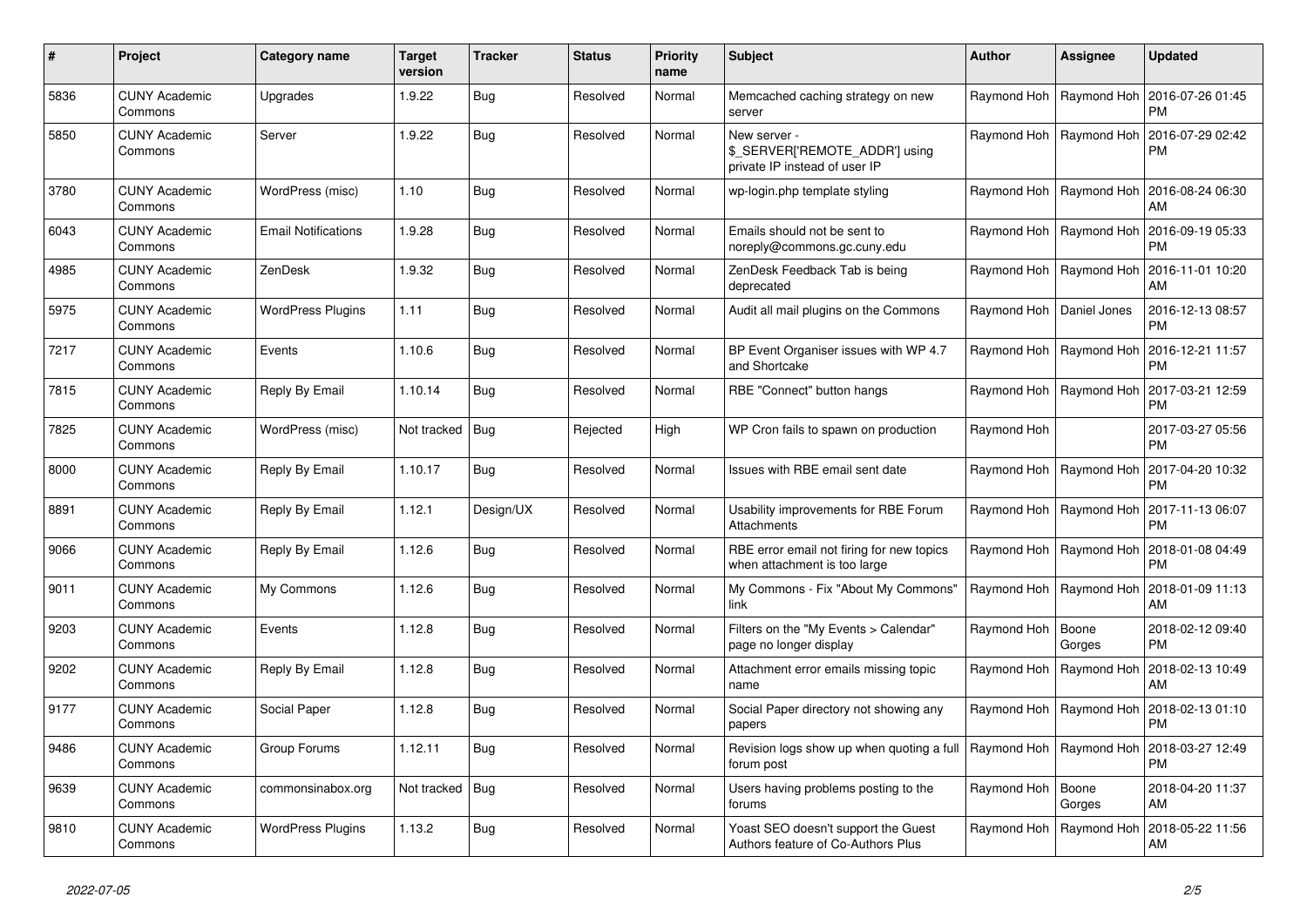| #     | Project                         | Category name              | <b>Target</b><br>version | Tracker     | <b>Status</b> | <b>Priority</b><br>name | <b>Subject</b>                                                                | <b>Author</b> | Assignee                  | <b>Updated</b>                                     |
|-------|---------------------------------|----------------------------|--------------------------|-------------|---------------|-------------------------|-------------------------------------------------------------------------------|---------------|---------------------------|----------------------------------------------------|
| 10564 | <b>CUNY Academic</b><br>Commons | <b>WordPress Plugins</b>   | 1.14.1                   | Bug         | Resolved      | Normal                  | PHP 7.2 Incompatibility Problems                                              |               | Raymond Hoh   Raymond Hoh | 2018-11-19 10:06<br>AM                             |
| 11083 | <b>CUNY Academic</b><br>Commons | BuddyPress (misc)          | 1.14.6                   | Bug         | Resolved      | Normal                  | 'My Settings > Export Data" page is blank                                     |               | Raymond Hoh   Raymond Hoh | 2019-02-12 12:08<br><b>PM</b>                      |
| 11164 | <b>CUNY Academic</b><br>Commons | Spam/Spam<br>Prevention    | 1.14.7                   | Bug         | Resolved      | Normal                  | Anonymous blog comments are empty                                             | Raymond Hoh   | Raymond Hoh               | 2019-02-26 02:04<br><b>PM</b>                      |
| 11335 | <b>CUNY Academic</b><br>Commons | <b>WordPress Plugins</b>   | 1.15                     | Bug         | Resolved      | Normal                  | Add mobile responsive styles for Creative<br>Commons license popup            |               | Raymond Hoh   Raymond Hoh | 2019-04-16 02:21<br><b>PM</b>                      |
| 11250 | <b>CUNY Academic</b><br>Commons | WordPress (misc)           | 1.14.11                  | Feature     | Resolved      | Normal                  | Update assets needed for GCDI site                                            |               | Raymond Hoh   Raymond Hoh | 2019-04-23 09:27<br>AM                             |
| 11297 | <b>CUNY Academic</b><br>Commons | WordPress (misc)           | 1.14.11                  | Bug         | Resolved      | Normal                  | Two versions of the same plugin and<br>theme exist                            | Raymond Hoh   | Boone<br>Gorges           | 2019-04-23 10:44<br>AM                             |
| 10421 | <b>CUNY Academic</b><br>Commons | Meta                       | 1.15                     | Feature     | Resolved      | Normal                  | Creative Commons license needs to be<br>updated?                              | Raymond Hoh   | <b>Matt Gold</b>          | 2019-05-07 02:30<br><b>PM</b>                      |
| 11013 | NYCDH Community<br>Site         |                            |                          | Bug         | Resolved      | Normal                  | Convert subdomain install to subdirectory<br>install                          |               | Raymond Hoh   Raymond Hoh | 2019-05-21 11:07<br>AM                             |
| 11855 | <b>CUNY Academic</b><br>Commons | WordPress (misc)           | 1.15.10                  | Bug         | Resolved      | Normal                  | "More Privacy Options" message not<br>showing on login page                   | Raymond Hoh   | Raymond Hoh               | 2019-09-24 11:09<br>AM                             |
| 11891 | <b>CUNY Academic</b><br>Commons | Events                     | 1.15.10                  | Bug         | Resolved      | Normal                  | Private group calendar iCal URLs should<br>be accessible without logging in   |               | Raymond Hoh   Raymond Hoh | 2019-09-24 11:09<br>AM                             |
| 11998 | <b>CUNY Academic</b><br>Commons | <b>Email Notifications</b> | 1.15.12                  | Bug         | Resolved      | Normal                  | Groupblog post emails can potentially<br>contain the wrong content            |               | Raymond Hoh   Raymond Hoh | 2019-10-22 11:54<br>AM                             |
| 12240 | <b>CUNY Academic</b><br>Commons | <b>WordPress Plugins</b>   | 1.16.3                   | Bug         | Resolved      | Normal                  | wp-ms-request-membership not added<br>properly as a git submodule             |               | Raymond Hoh   Raymond Hoh | 2019-12-27 01:05<br><b>PM</b>                      |
| 12594 | <b>CUNY Academic</b><br>Commons | <b>WordPress Plugins</b>   | 1.16.9                   | Bug         | Resolved      | Normal                  | Remove Backtype Connect plugin                                                |               |                           | Raymond Hoh   Raymond Hoh   2020-04-14 11:20<br>AM |
| 12606 | <b>CUNY Academic</b><br>Commons | <b>WordPress Plugins</b>   | 1.16.9                   | Bug         | Resolved      | Normal                  | Disable PHP sessions for Custom<br>Sidebars plugin                            |               | Raymond Hoh   Raymond Hoh | 2020-04-14 11:20<br>AM                             |
| 12654 | <b>CUNY Academic</b><br>Commons | <b>WordPress Plugins</b>   | 1.16.9                   | Feature     | Resolved      | Normal                  | Update Google Docs Shortcode to v0.5                                          | Raymond Hoh   | Raymond Hoh               | 2020-04-14 11:20<br>AM                             |
| 12827 | <b>NYCDH Community</b><br>Site  |                            |                          | Maintenance | Resolved      | Normal                  | Events Calendar Pro and Filter Bar plugin<br>update                           | Raymond Hoh   | Jesse<br>Merandy          | 2020-05-20 03:33<br><b>PM</b>                      |
| 12850 | <b>CUNY Academic</b><br>Commons | <b>WordPress Plugins</b>   | 1.16.14                  | Bug         | Resolved      | Normal                  | Event Tickets plugin calls<br>wp cache flush() after every ticket<br>addition |               | Raymond Hoh   Raymond Hoh | 2020-06-09 11:56<br>AM                             |
| 12551 | <b>CUNY Academic</b><br>Commons | WordPress (misc)           | 1.17.0                   | Bug         | Resolved      | Normal                  | Preparing for PHP 7.4                                                         | Raymond Hoh   |                           | 2020-07-14 01:13<br><b>PM</b>                      |
| 13000 | CUNY Academic<br>Commons        | Accessibility              | 1.17.0                   | Feature     | Resolved      | Normal                  | New accessible email subscriptions panel                                      |               | Raymond Hoh   Raymond Hoh | 2020-07-28 11:09<br>AM                             |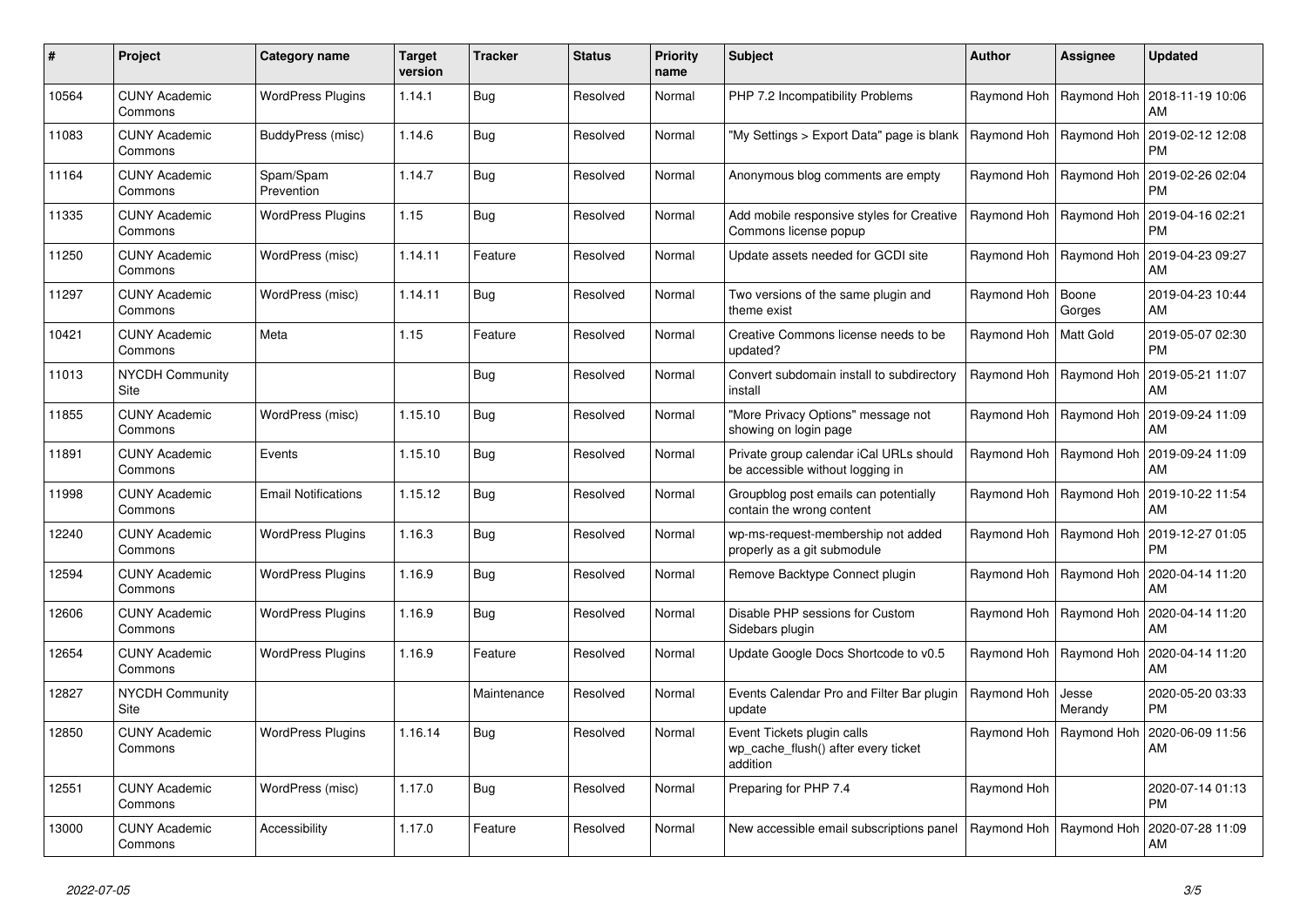| #     | Project                         | Category name                  | <b>Target</b><br>version | <b>Tracker</b> | <b>Status</b> | <b>Priority</b><br>name | <b>Subject</b>                                                                                       | <b>Author</b>             | Assignee                  | <b>Updated</b>                                     |
|-------|---------------------------------|--------------------------------|--------------------------|----------------|---------------|-------------------------|------------------------------------------------------------------------------------------------------|---------------------------|---------------------------|----------------------------------------------------|
| 13332 | <b>CUNY Academic</b><br>Commons | Reply By Email                 | 1.17.4                   | Bug            | Resolved      | Normal                  | 'Reply-To' email header can be corrupted<br>in WordPress 5.5                                         | Raymond Hoh               | Raymond Hoh               | 2020-09-22 12:08<br>PM.                            |
| 13497 | <b>CUNY Academic</b><br>Commons | Internal Tools and<br>Workflow | 1.17.6                   | <b>Bug</b>     | Resolved      | Normal                  | Remove Elemental theme cache files                                                                   | Raymond Hoh               | Raymond Hoh               | 2020-10-27 11:00<br>AM                             |
| 13455 | <b>CUNY Academic</b><br>Commons | Domain Mapping                 | 1.18.0                   | Bug            | Resolved      | Normal                  | Switch from WPMU Domain Mapping to<br>Mercator                                                       | Raymond Hoh               | Raymond Hoh               | 2020-12-08 11:18<br>AM                             |
| 13721 | <b>CUNY Academic</b><br>Commons | <b>WordPress Plugins</b>       | 1.18.1                   | Bug            | Resolved      | Normal                  | Update Contact Form 7                                                                                | Raymond Hoh               | Raymond Hoh               | 2020-12-17 08:41<br>PM                             |
| 13614 | <b>NYCDH Community</b><br>Site  |                                |                          | Maintenance    | Duplicate     | Normal                  | New version of Avada                                                                                 | Raymond Hoh               | Jesse<br>Merandy          | 2021-01-22 02:24<br><b>PM</b>                      |
| 13859 | <b>CUNY Academic</b><br>Commons | BuddyPress (misc)              | 1.18.3                   | Bug            | Resolved      | Normal                  | Reset current blog in BP MPO Activity<br>Filter plugin                                               | Raymond Hoh               | Raymond Hoh               | 2021-01-26 04:43<br><b>PM</b>                      |
| 13966 | <b>CUNY Academic</b><br>Commons | Reply By Email                 | 1.18.5                   | Bug            | Resolved      | High                    | Replying by email to a trashed or<br>spammed forum topic causes a fatal error                        | Raymond Hoh               | Raymond Hoh               | 2021-02-09 02:32<br><b>PM</b>                      |
| 14299 | <b>CUNY Academic</b><br>Commons | WordPress (misc)               | 1.18.8                   | Bug            | Resolved      | Normal                  | Remove Site Health scheduled task                                                                    | Raymond Hoh               | Raymond Hoh               | 2021-04-09 06:57<br><b>PM</b>                      |
| 14496 | <b>CUNY Academic</b><br>Commons | Domain Mapping                 | Future<br>release        | Bug            | New           | Normal                  | Mapped domain SSO uses third-party<br>cookies                                                        | Raymond Hoh               | Raymond Hoh               | 2021-05-24 04:03<br><b>PM</b>                      |
| 14704 | <b>CUNY Academic</b><br>Commons | Group Forums                   | 1.18.16                  | Bug            | Resolved      | Normal                  | Additional bbPress fixes                                                                             | Raymond Hoh               | Raymond Hoh               | 2021-08-10 11:16<br>AM                             |
| 14749 | <b>CUNY Academic</b><br>Commons | DiRT Integration               | 1.18.18                  | Bug            | Resolved      | Normal                  | "Digital Research Tools" adminbar item<br>should not show when logged out                            | Raymond Hoh               | Raymond Hoh               | 2021-09-07 11:51<br>AM                             |
| 14223 | <b>CUNY Academic</b><br>Commons | BuddyPress (misc)              | 1.18.19                  | Bug            | Resolved      | Normal                  | Non-public site visibility change should<br>update all related site activity visibility to<br>hidden | Raymond Hoh   Raymond Hoh |                           | 2021-10-05 02:03<br>PM                             |
| 14276 | <b>CUNY Academic</b><br>Commons | Cavalcade                      | Not tracked              | $ $ Bug        | Deferred      | Normal                  | Increase number of workers in Cavalcade                                                              | Raymond Hoh               | Raymond Hoh               | 2021-11-16 02:34<br><b>PM</b>                      |
| 15029 | <b>CUNY Academic</b><br>Commons | Social Paper                   | 1.18.24                  | Bug            | Resolved      | Normal                  | Social papers with post passwords should<br>not record 'new_cacsp_edit' activity items               | Raymond Hoh               | Raymond Hoh               | 2021-12-02 04:15<br><b>PM</b>                      |
| 14908 | <b>CUNY Academic</b><br>Commons | Performance                    |                          | Bug            | <b>New</b>    | Normal                  | Stale object cache on cdev                                                                           | Raymond Hoh               | Boone<br>Gorges           | 2021-12-07 09:45<br>AM                             |
| 14909 | <b>CUNY Academic</b><br>Commons | Performance                    | 1.19.0                   | Bug            | Resolved      | Normal                  | Reducing DB queries and asset loading<br>on the main site                                            | Raymond Hoh               | Raymond Hoh               | 2022-01-04 10:30<br>AM                             |
| 14945 | <b>CUNY Academic</b><br>Commons | Home Page                      | 1.19.0                   | Bug            | Resolved      | Normal                  | Fix News page display after new header<br>and footer                                                 |                           |                           | Raymond Hoh   Raymond Hoh   2022-01-04 11:20<br>AM |
| 15145 | <b>CUNY Academic</b><br>Commons | Layout                         | 1.19.1                   | <b>Bug</b>     | Resolved      | Normal                  | Sitewide footer navigation shows all<br>sub-menu items instead of just primary<br>ones               |                           | Raymond Hoh   Raymond Hoh | 2022-01-04 08:09<br><b>PM</b>                      |
| 15127 | <b>CUNY Academic</b><br>Commons | Accessibility                  | 1.19.1                   | <b>Bug</b>     | Resolved      | Normal                  | Homepage accessibility enhancements                                                                  |                           | Raymond Hoh   Raymond Hoh | 2022-01-11 04:41<br>PM                             |